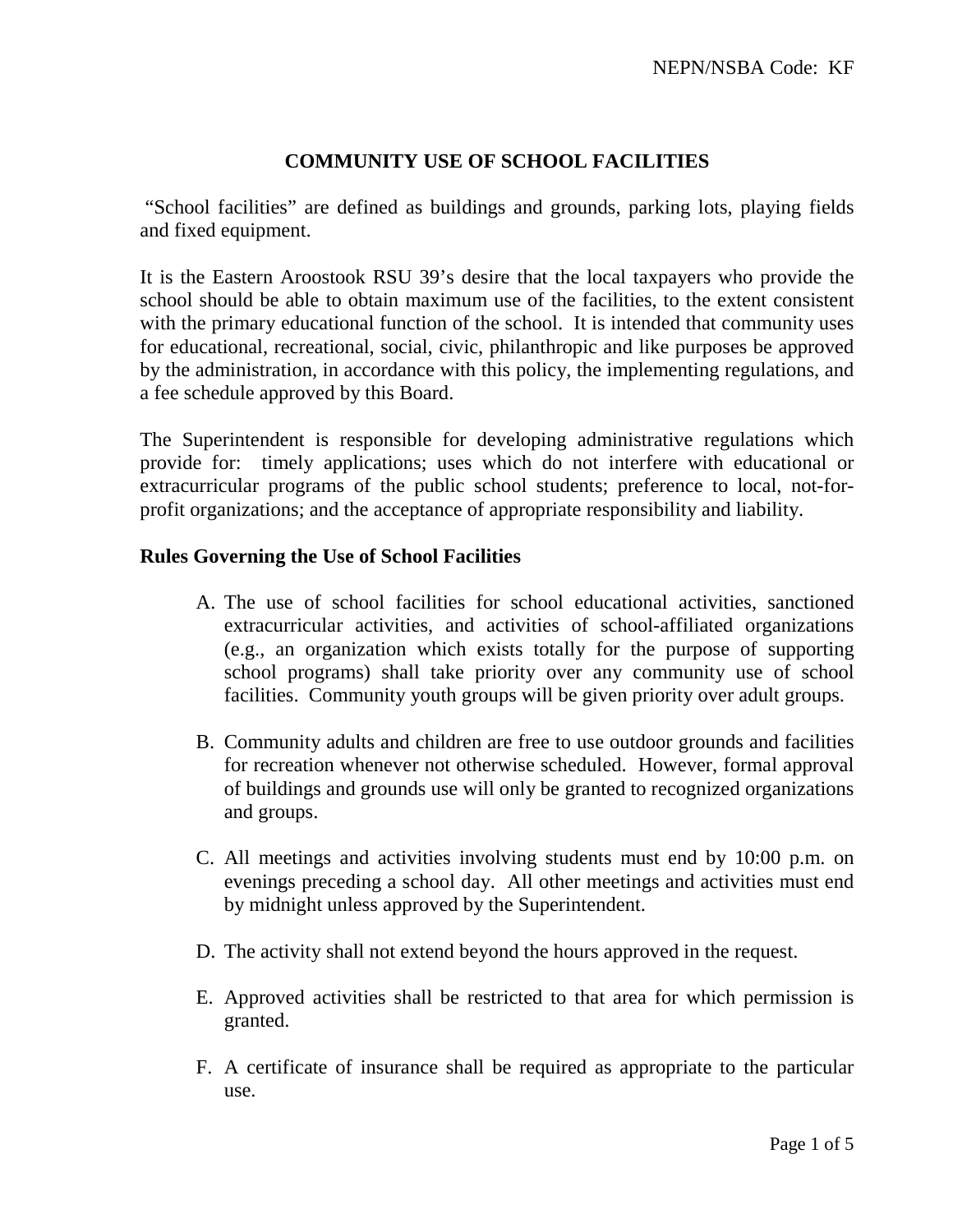- G. The school department is not responsible for the loss or damage of any equipment or articles brought into the schools.
- H. No alcoholic beverages may be brought onto school property at any time.
- I. Tobacco use shall not be allowed on school property.
- J. School facilities may not be used for any illegal purposes.
- K. All programs shall be planned so they do not interfere with the regular school day schedule.
- L. The organization using the building shall be responsible for moving its equipment into and out of the building.
- M. The supervisor in charge of the activity shall be present before the activity is due to start and remain with the group until all have left.
- N. In the absence of the building principal or administrative personnel, the custodian is charged with the responsibility of the building.
- O. School authorities must have free access at all times.
- P. No food or beverages are permitted in the Caribou Performing Arts Center.
- Q. All non-school organizations shall assume financial responsibility for any damage done to the building or its contents during said organization's use. The organization shall assume responsibility for public liability relieving RSU 39 of all responsibility for personal liability during said use by this organization.
- R. Approval of the use of school facilities requires the signing of a *Facility Use Agreement* and /or *Auditorium Use Agreement* setting forth the conditions of use.
- S. Application for use is to be made through the Principal. Denial of use may be appealed to the Superintendent.
- T. No reservation will be made until an appropriate Use Agreement Form is returned and approved by the building Principal and a certificate of insurance is provided (when applicable).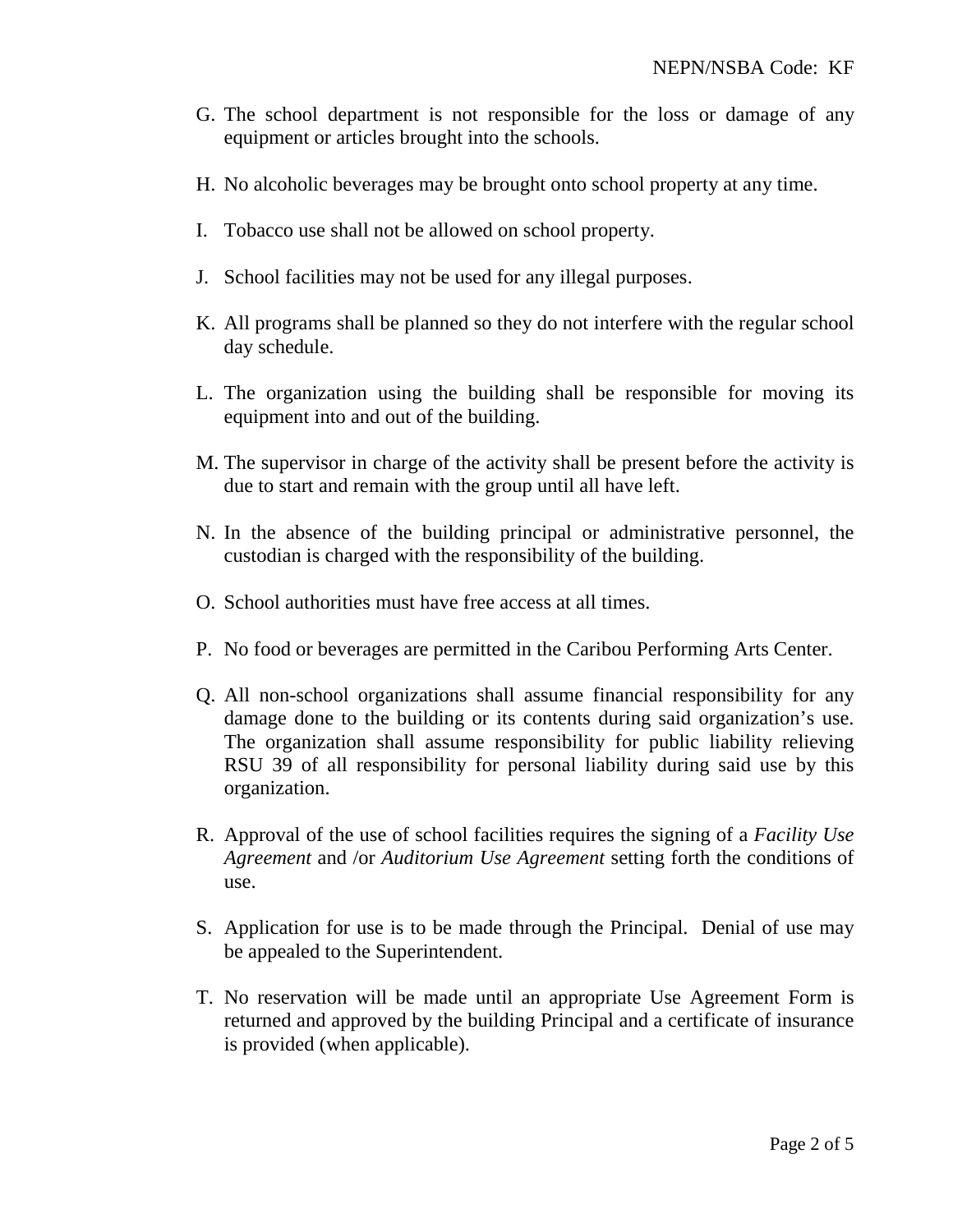- U. No school property or equipment is to be altered or removed from the premises.
- V. No changes shall be made in any areas of the auditoriums unless authorized and supervised by a building Principal. These areas are specific: lighting, P.A. system, drapery set-ups, electronic equipment, light dimmers, light sources, and piano.
- W. Repeat use may be denied to any group, which has not demonstrated appropriate conduct and care.

# **FEE SCHEDULE**

### **Non Profit Groups**

# **1. School Sponsored/Affiliated Facility use may be granted without rental charge or custodial or other staff fees to:**

- A. School sponsored clubs or organizations such as World Language Club, National Honor Society, Senior Class, FFA, etc.
- B. School-affiliated groups such as booster groups, Project Graduation, CADET and PTOs.

### **2. Community Affiliated**

## **Facility use may be granted without rental charge, but custodial/other staff fees would be charged to:**

- A. Not-for-profit RSU 39 community groups educational, recreational, cultural and fraternal organizations having a significant number of members who are community residents such as Rotary Club or Boy Scouts.
- B. Not-for-profit RSU 39 community groups which present programs that are designed to be educationally, recreationally or culturally beneficial to local citizens such as Caribou Choral Society, Chamber of Commerce, and Community Theatre Groups.
- C. RSU 39 Municipal sponsored groups and organizations such as town meetings, public hearings, and municipal voting.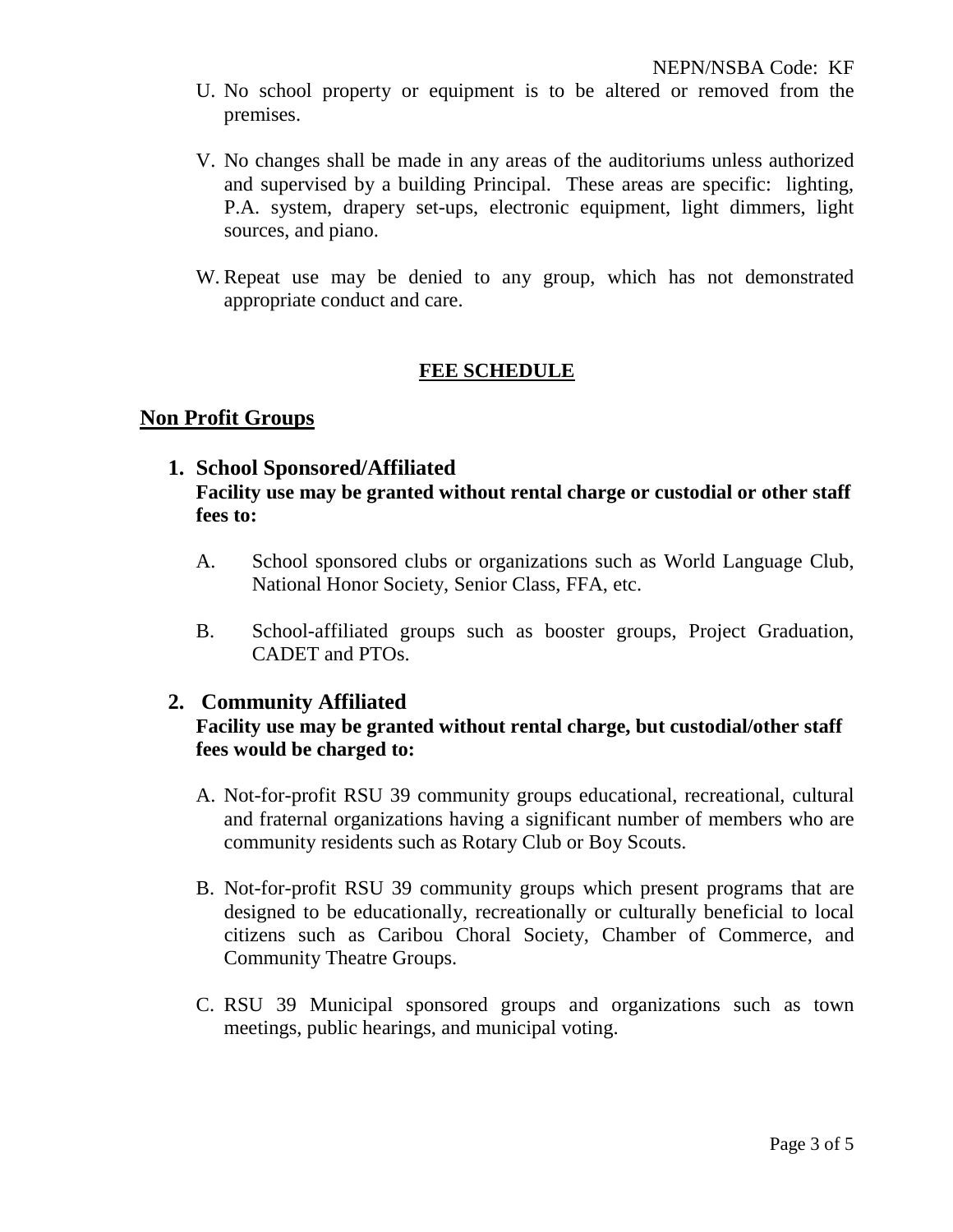**For Profit Groups and Private Use** - Individuals utilizing school facilities for personal use (e.g. birthday parties, or wedding) or businesses using facilities as a business activity/event (e.g. cooperative club meeting Caribou, Maine Dance Academy recital, or DFAS employee meeting). Publicly funded school facilities shall not be utilized for regular profit making enterprises, i.e. sales of products.

**For profit groups and private individuals shall pay rent based on the following fee schedule in addition to custodial/other staff charges outlined below.**

| \$25 per hour, beyond two hours |
|---------------------------------|
| \$25 per hour                   |
|                                 |
|                                 |
| \$25 per hour                   |
| \$25 per hour                   |
| \$25 per hour                   |
| \$20 per hour                   |
| \$50 per hour                   |
|                                 |

### **Custodial/other staff Fees**

- 1. If a group is using an area completely supervised while custodians are performing their normal work in the building, there would be no charge for custodial services unless cleaning up after a group is required.
- 2. If there is flow of traffic to other areas that require custodian supervision (i.e. The custodian is not able to perform their normal work while a group is using the building), then a custodian fee would be assessed.
- 3. If a facility is used when a custodian is not normally on duty, (Saturdays, late evenings, etc.) a custodian must be available and must clean the areas after the function. Appropriate wage / overtime fees would be assessed.
- 4. Large events may require employing more than one custodian. The Director of Transportation and Facilities will determine the appropriate staffing level.
- 5. When a kitchen is utilized to prepare and serve meals, hiring a food service employee will be required.
- 6. Use of the Caribou Performing Arts Center that involves use of the "sound booth" or other specialized equipment will require hiring a Technical Support Person.